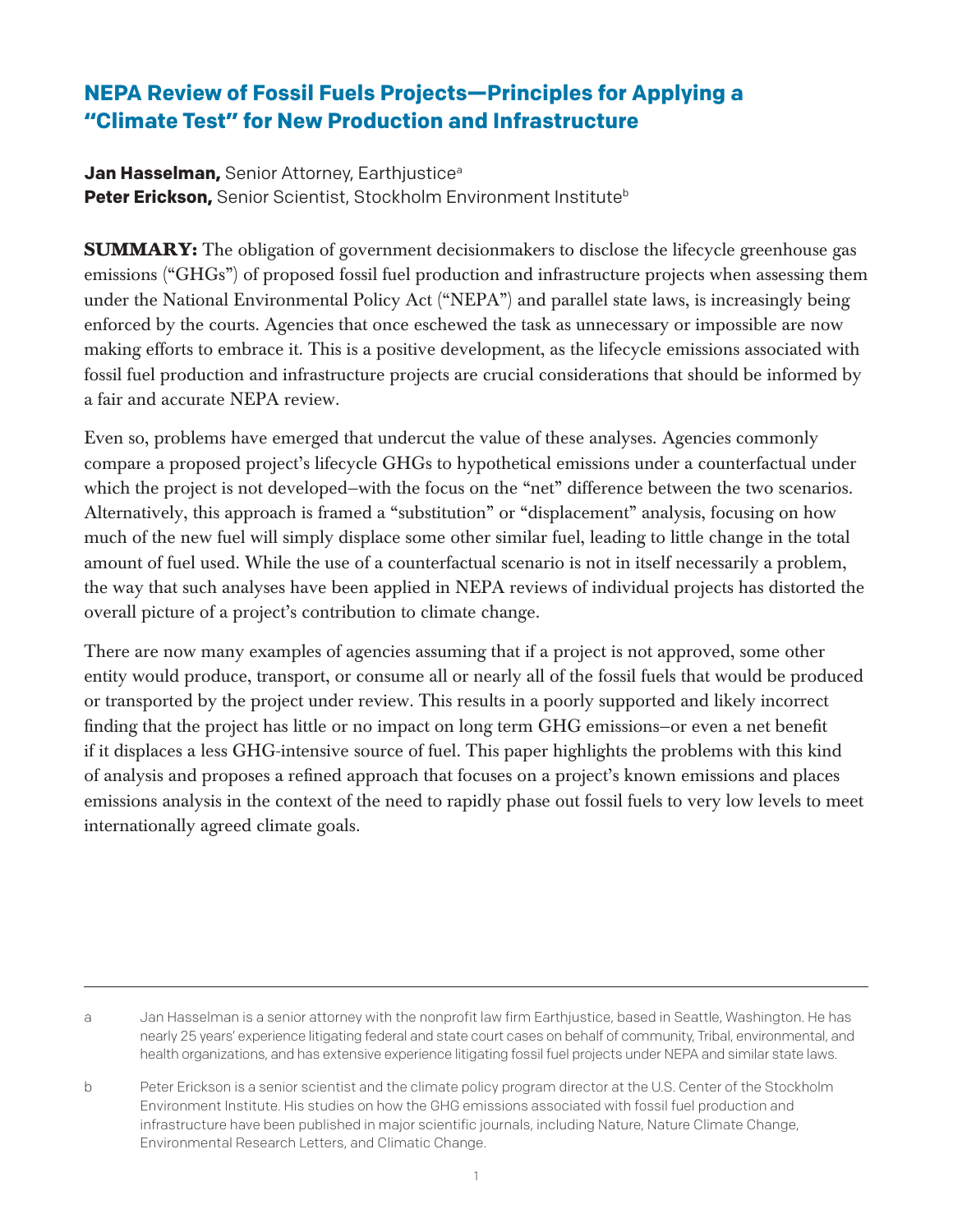## **Introduction**

Many fossil fuel production and infrastructure projects—for example, major new oil or gas fields, coal mines, and the transport and handling infrastructure used to bring those resources to market—need to perform analysis of their potential greenhouse gas emissions, as required by NEPA and similar state laws.1 This paper concerns improving the current practice of assessing GHG emissions associated with such projects.<sup>2</sup>

The discussion below begins with a brief review of some key NEPA principles, then turns to a review of the flaws that can arise when performing a GHG analysis for an individual fossil fuel project. We then propose three principles for completing a NEPA-compliant fossil fuel project analysis that will come closer to achieving NEPA's goals, address the current problems, and provide more useful, transparent, and accurate information to the public and decision-makers. In brief, our proposed principles are intended to help guide agencies to clearly state the relatively uncontroversial lifecycle emissions associated with each project, while also assessing the extent to which proposed projects align with agreed climate goals and commitments.<sup>3</sup>

## **NEPA Standards**

NEPA is a procedural statute that serves important substantive goals. It ensures that federal agencies will consider "detailed information concerning significant environmental impacts" when deciding whether to move ahead with government permitted or funded actions.<sup>4</sup> Making an agency disclose key environmental

impacts and tradeoffs "gives the public the assurance that the agency has indeed considered environmental concerns."5 And the ultimate objective is not just better information—it is better decisions: by infusing environmental information into government decisions, NEPA promotes sounder decision-making.<sup>6</sup>These goals

3 By lifecycle GHG emissions here, we mean the emissions released along the life cycle, or value chain, of fossil fuels, from the "upstream" point where the fuels are extracted to the "downstream" point at which they are combusted or otherwise reach a final end state.

<sup>1</sup> For additional background, there is abundant scholarship on the topic. *See, e.g.,* Michael Burger & Jessica Wentz, *Evaluating the Effects of Fossil Fuel Supply Projects on Greenhouse Gas Emissions and Climate Change Under NEPA,* 44 Wm. & Mary Env't L. & Pol'y Rev. 423 (2020); Michael Burger & Jessica Wenz, *Downstream and Upstream Greenhouse Gas Emissions; The Proper Scope of NEPA Review,* 41 Harv. Env't Rev. 109 (2017); James Coleman, *Beyond the Pipeline Wars: Reforming Environmental Assessment of Energy Transport Infrastructure,* 2018 Utah L. Rev. 119 (2018).

<sup>2</sup> By contrast, we do not explicitly envision here this process applying to other types of infrastructure (such as highways or bridges, or other types of industrial activities such as steel or cement making) that handle fossil fuels only incidentally, even as it is conceivable that our proposed framework could, with modifications, be adapted to other uses. Nor do we address more programmatic assessments, such as the comparison of different policy options. We leave such other potential applications to future work.

<sup>4</sup> *Robertson v. Methow Valley Citizens Council,* 490 U.S. 332, 348 (1989) (citing 42 U.S.C. § 4331).

<sup>5</sup> *Id.*

<sup>6</sup> 40 C.F.R. § 1500.1 (2019). The Trump administration comprehensively rewrote NEPA's implementing regulations in 2020. *See* Update to the Regulations Implementing the Procedural Provisions of the National Environmental Policy Act, 85 Fed. Reg. 43,304 (July 16, 2020). However, the current administration is engaged in a process to restore the long-standing previous regulations. *See, e.g.,* Protecting Public Health and the Environment and Restoring Science to Tackle the Climate Crisis, 86 Fed. Reg. 7,037 (Jan. 25, 2021); National Environmental Policy Act Implementing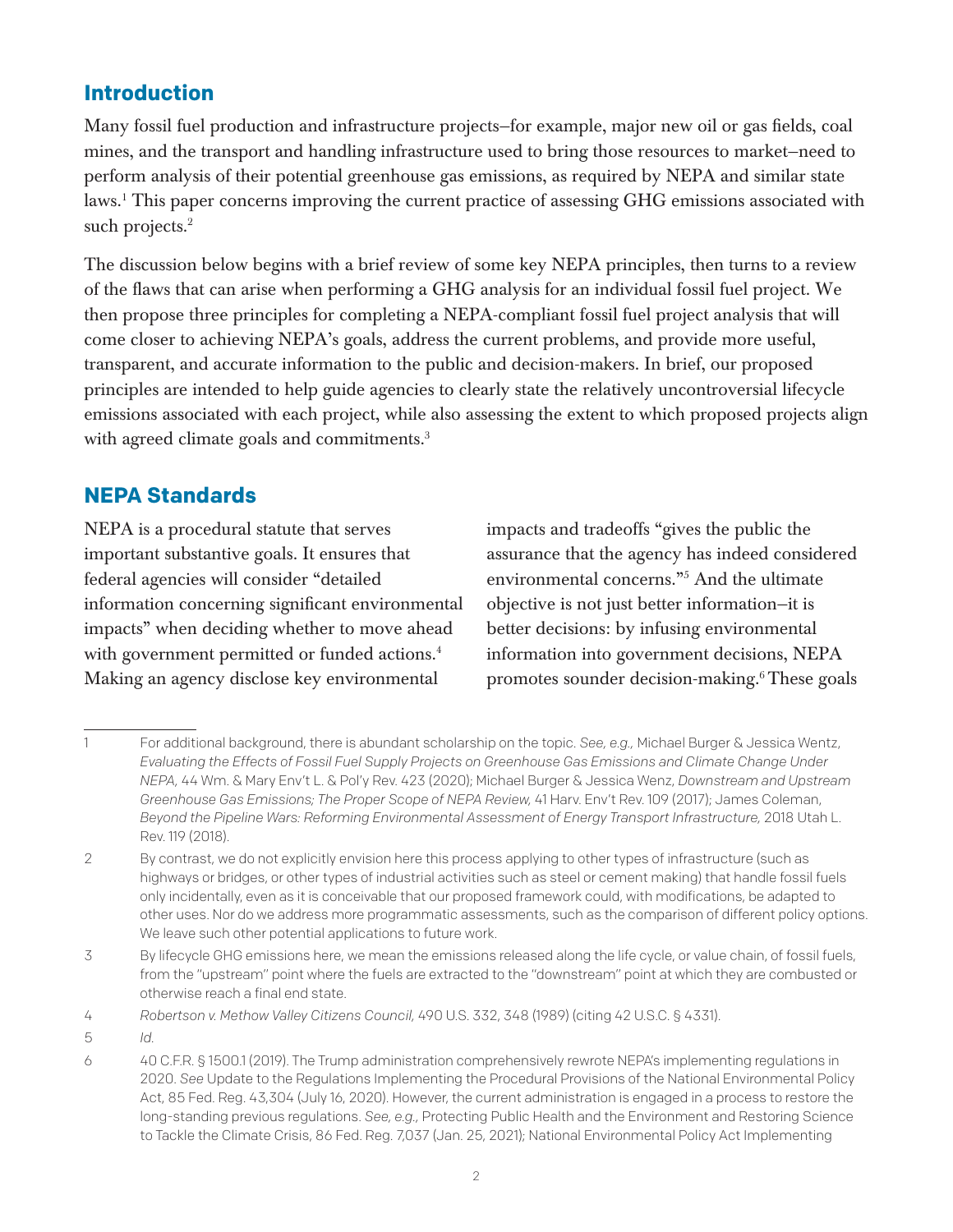should always be considered the north star when assessing agency compliance with NEPA. Any NEPA analysis that masks key information on project impacts from decisionmakers and the public is running afoul of the primary point of the law. In short, it is crucial that assessments of GHGs be accurate and transparent.

The tool for accomplishing these objectives is an environmental impact statement, or EIS. Federal agencies are required to prepare an EIS for major Federal actions significantly affecting the quality of the human environment.7 If a project will have "significant" environmental impacts, an EIS is mandatory.8 Agencies frequently use a streamlined initial assessment, known as an environmental assessment, or EA, to determine whether a project's impacts are significant enough to warrant an EIS.<sup>9</sup>

Whether a project has "significant" environmental impacts depends on a weighing of both "context" and "intensity."10 Context looks to the "setting and surrounding circumstances."11 As to intensity, NEPA's regulations list several factors that can trigger a finding of significance, including: "[u]nique characteristics of the geographic area such as proximity to historic or cultural resources," the degree to which the

effects are "likely to be highly controversial;" and the degree to which the effects are "highly uncertain or involve unique or unknown risks."12 The "highly controversial" intensity factor refers to "a substantial dispute . . . as to the size, nature, or effect of the major federal action," rather that public opposition.13 The principles discussed in this paper apply equally to the question of whether GHG emissions are "significant" enough to trigger an EIS, as well as how to analyze them in an EIS once one has been triggered.

Not long ago, many agencies side-stepped accounting for upstream and downstream GHG emissions associated with the fossil fuel-related projects they authorized. There were a variety of reasons given for avoiding such accounting: agencies claimed that indirect GHG emissions that occurred outside the project location were too speculative, simply continued the status quo, were not within the agency's regulatory control, were too uncertain in light of unknown end uses, or were too small to count in light of global emissions. Over time, these justifications have been mostly rejected by the courts.14Today, the principle that agencies need to grapple with the upstream and downstream emissions impacts of pipelines, terminals, and production appears

Regulations Revisions, 86 Fed. Reg. 55,757 (Oct. 7, 2021). Because the 2020 modifications are the subject of ongoing regulatory process as well as multiple legal challenges, and because the 1978 regulations form the basis for most NEPA caselaw, this paper primarily cites to the 1978 regulations.

7 42 U.S.C. § 4332(2)(C); *Sierra Club v. Van Antwerp,* 661 F.3d 1147, 1153 (D.C. Cir. 2011).

14 *See* Burger & Wentz (2016), *supra* n.1, at V.B.I.

<sup>8</sup> *Sierra Club v. Peterson,* 717 F.2d 1409, 1415 (D.C. Cir. 1983) (emphasis in original); *see also Nat'l Audubon Soc'y v. Hoffman,* 132 F.3d 7, 13 (2nd Cir. 1997) ("When the determination that a significant impact will or will not result from the proposed action is a close call, an EIS should be prepared.").

<sup>9</sup> 40 C.F.R. § 1501.4.

<sup>10</sup> 40 C.F.R. § 1508.27.

<sup>11</sup> *Am. Rivers v. FERC,* 895 F.3d 32, 49 (D.C. Cir. 2018).

<sup>12</sup> 40 C.F.R. § 1508.27(b).

<sup>13</sup> *Town of Cave Creek v. FAA,* 325 F.3d 320, 331 (D.C. Cir. 2003).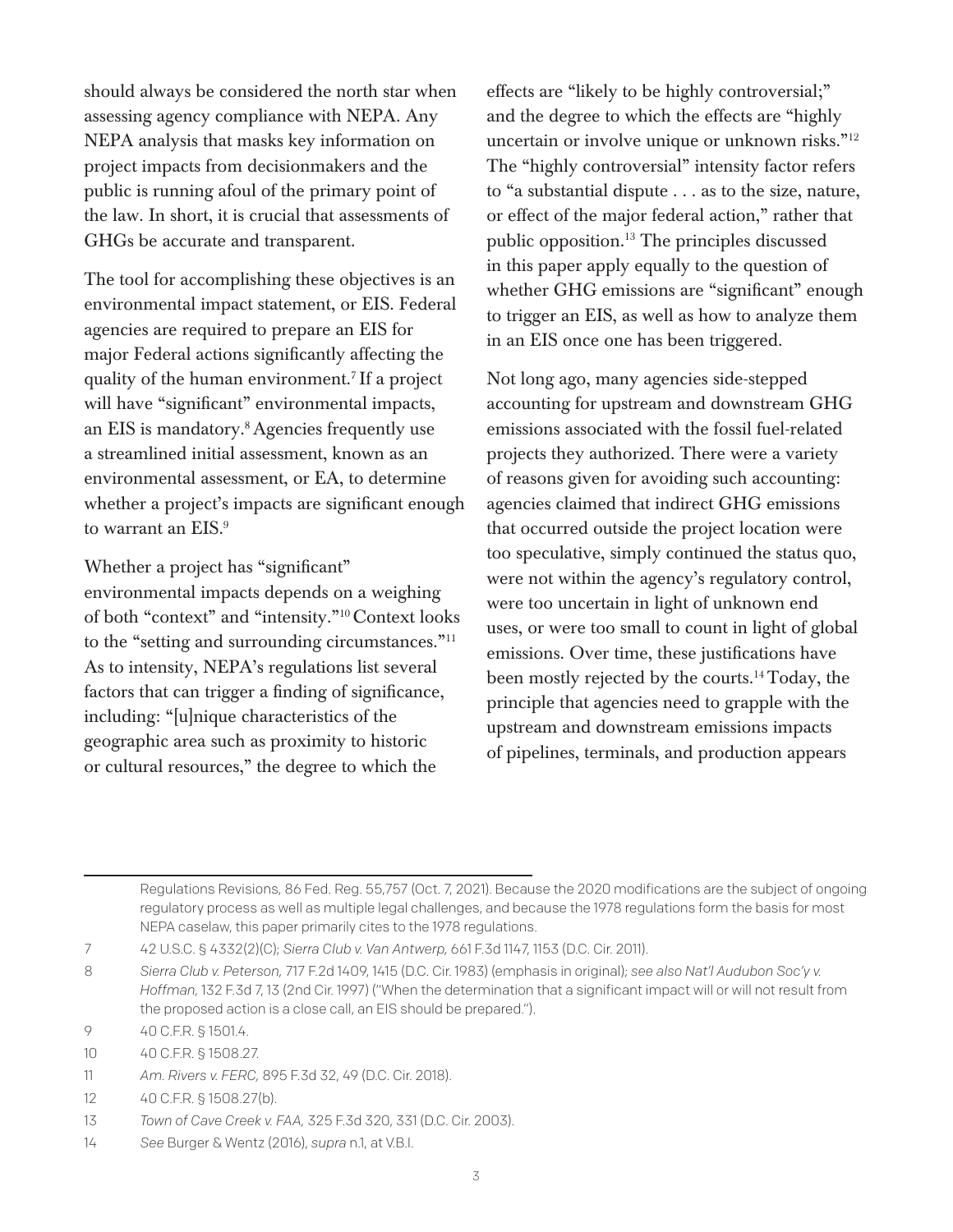to be mostly well-settled.15 Of course, a few agencies continue to resist this imperative, and a few courts may uphold such refusals when challenged. But overall, the trend is that agencies are accepting that such analysis is required. Today, the question is not as much whether these kind of lifecycle emissions should be counted, but how to do it.

Some additional context may be helpful. NEPA documents—including both EISs and EAs are required to be as scientifically accurate as possible. An EIS must provide a "full and fair discussion of significant environmental impacts."16The environmental information "must be of high quality," and "accurate scientific analysis" is "essential to implementing NEPA."17 NEPA requires an agency to ensure "scientific integrity" in the analyses contained in an EIS.18 As to uncertainty, courts have been clear that agencies cannot ignore categories of impacts just because they cannot be estimated with precision, and that some degree of "reasonable

forecasting" is necessary.<sup>19</sup> If obtaining "incomplete information" is essential to a choice of alternatives, that is required as long as the costs are not "exorbitant."20 At the same time, it is crucial to highlight uncertainty where it exists: an agency cannot present certain and well-supported estimates as equal in kind to speculative ones—to do so would be "arbitrary and capricious" under federal law.21 Indeed, significant "uncertainty" associated with an impact is grounds for triggering an EIS in the first place. $22$ 

Another key principle is that agency decisions need to be contextualized in the framework of existing plans, standards, and legal requirements, which includes not just domestic policies but also international treaties and commitments. This principle shows up in the regulatory definition of "significance," which triggers the duty to prepare an EIS.23The question of "whether the action threatens a violation of Federal, State, or local law or requirements to protect the environment" is a key consideration in evaluating whether an

- 16 40 C.F.R. § 1502.1.
- 17 40 C.F.R. § 1500.1(b).
- 18 40 C.F.R. § 1502.24.

<sup>15</sup> *See, e.g., Sierra Club v. FERC,* 867 F.3d 1357, 1371–75 (D.C. Cir. 2017) (EIS for Sabal Trail gas pipeline invalid because it failed to consider impacts of burning the transported gas in power plants); *WildEarth Guardians v. Zinke,* 368 F. Supp. 3d 41, 69 (D.D.C. 2019) (rejecting NEPA analysis that failed to quantify GHG emissions from oil and gas development projects); *Mont. Env't Info. Ctr. v. U.S. Off. of Surface Mining,* 274 F. Supp. 3d 1074, 1098 (D. Mont. 2017) (agency acted arbitrarily when it quantified emissions from coal mine expansion, but found "no effect" on global climate "because other coal would be burned in its stead[.]").

<sup>19</sup> *Scientists' Inst. for Pub. Info., Inc. v. Atomic Energy Comm'n,* 481 F.2d 1079, 1092 (D.C. Cir. 1973) ("an agency need not foresee the unforeseeable, but ... [r]easonable forecasting and speculation is ... implicit in NEPA, and we must reject any attempt by agencies to shirk their responsibilities under NEPA by labeling any and all discussion of future environmental effects as 'crystal ball inquiry'.").

<sup>20</sup> 40 C.F.R. § 1502.22.

<sup>21</sup> *See, e.g., Nat'l Parks Conservation Ass'n v. Babbitt,* 241 F.3d 722 (9th Cir. 2001); *Lands Council v. Powell,* 395 F.3d 1019 (9th Cir. 2005) (failure to disclose shortcomings of the analysis); *N.C. Wildlife Fed'n v. N.C. Dep't of Transp.,* 677 F.3d 596 (4th Cir. 2012) ("Clarity is at a premium in NEPA" and NEPA is violated when agency "fail[s] to disclose incomplete info" and make "up-front disclosures").

<sup>22</sup> 40 C.F.R. § 1508.27(b)(5); *Ocean Advocs. v. U.S. Army Corps of Eng'rs,* 402 F.3d 846, 870 (9th Cir. 2005) ("Where the environmental effects of a proposed action are highly uncertain or involve unique or unknown risks, an agency must prepare an EIS.")

<sup>23</sup> 40 C.F.R. § 1508.27(b)(10).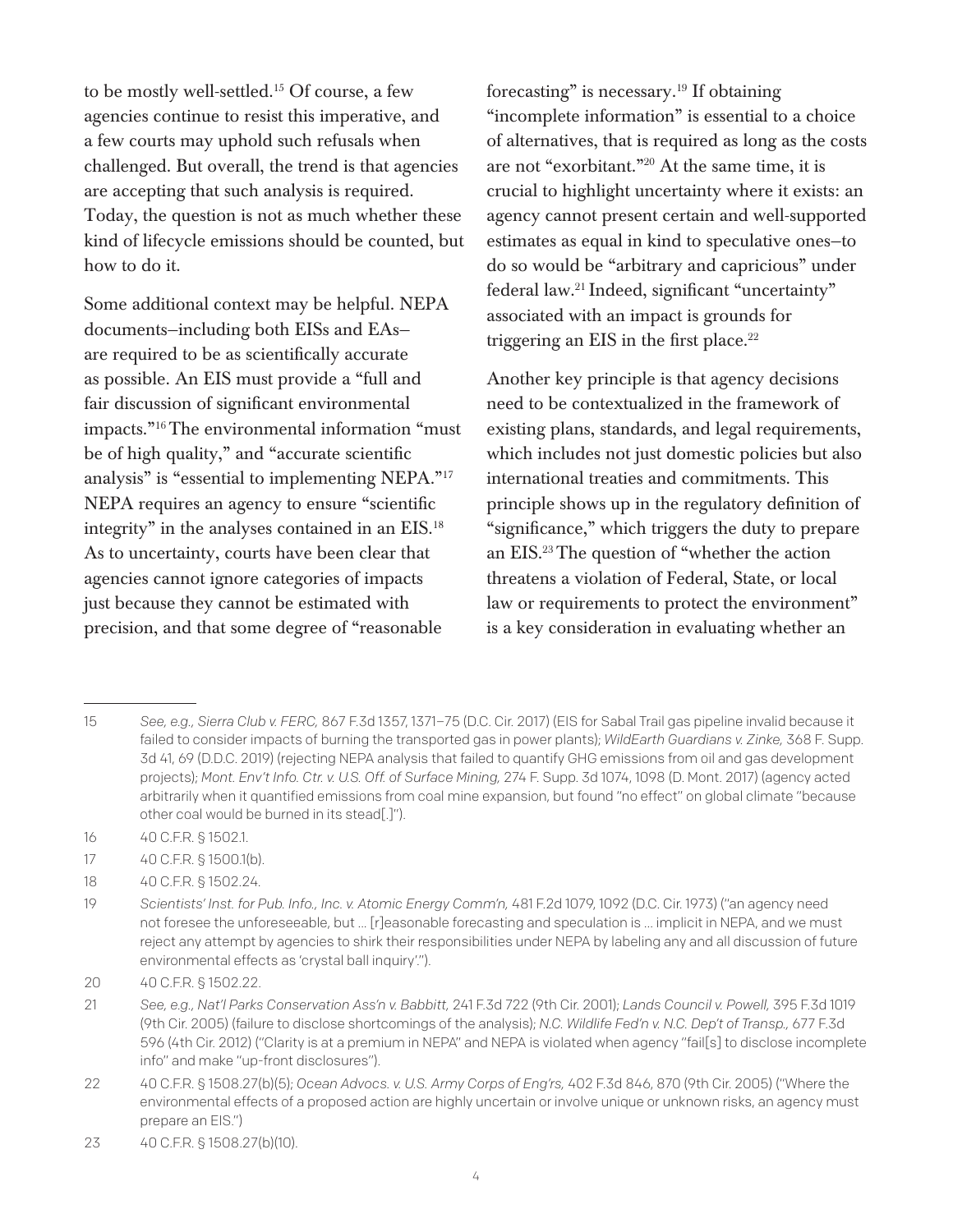$EIS$  is needed.<sup>24</sup> Such laws, plans, and obligations must also be assessed in an EIS, which calls for a description of whether a proposed project "conflicts" with Federal, state, Tribal or local "policies," among other things.<sup>25</sup> Even without this specific regulatory directive, it is unlawful under the Administrative Procedure Act for an agency to "ignore" a key factor bearing on an agency's decision—and a decision that collides with a law, treaty, or international obligation is surely a key factor that agencies cannot ignore.<sup>26</sup> Relevant here are federal government policies which place the climate crisis "at the center of United States foreign policy and national security,"<sup>27</sup> and that commit the nation to a reduction of GHGs of 50–52% by 2030.28

A final principle that bears mentioning is the standard for utilizing mitigation to offset the impacts of a project. If mitigation can be found that would reduce impacts to the point of insignificance, NEPA does not require an EIS. However, the mitigation must be sufficiently clear and certain to occur.29When an EIS is triggered, an agency's decision must ensure that mitigation is monitored and enforced.30 Courts require mitigation to be "reasonably complete" in order to "properly evaluate the severity of

the adverse effects" of a proposed project prior to making a final decision.<sup>31</sup> Taken together, these requirements stand for the principle that if the adverse impacts of a project are going to be offset by some other action, they need to be fully disclosed and reasonably certain. The principle is only indirectly applicable here, since GHG analyses that focus on fuel displacement do not explicitly label these putative offsets as "mitigation." However, the mitigation standards point to an important underlying NEPA principle: if an agency is relying on some other action to offset a project's impacts, it needs to be well defined and reasonably certain to occur. Holding that standard up to the GHG emissions of speculative displacement effects highlights the problem with such an approach.

### **Current Displacement or "Net Emissions" Analysis**

In their most straightforward form, lifecycle GHG emissions can be characterized as the emissions released along the entire life cycle, or value chain, of the fossil fuel produced or handled from production to use, which is typically but not necessarily combustion. For example, the most substantial sources of GHG emissions associated

<sup>24</sup> *Id.*

<sup>25</sup> 40 C.F.R. § 1502.16; *Openlands v. U.S. Dep't of Transp.,* 124 F.Supp.3d 796, 808 (N.D. Ill. 2015) (faulting EIS for failing to consider "[p]ossible conflicts between the proposed action and the objectives of ... regional ... land use plans,").

<sup>26</sup> *See, e.g., Standing Rock Sioux Tribe v. U.S. Army Corps of Eng'rs,* 985 F.3d 1032, 1049, 450 (D.C. Cir. 2021) (agency failed to explain its decision to "ignore" key factor, rendering NEPA decision unlawful).

<sup>27</sup> Tackling the Climate Crisis at Home and Abroad, 86 Fed. Reg. 7619 (Feb. 1., 2021).

<sup>28</sup> The pledge to reduce "net greenhouse gas emissions by 50-52 percent below 2005 levels in 2030" formed the core of the United States "Nationally Determined Contribution" submitted to the United Nations Framework Convention on Climate Change (UNFCCC) in line with Article 4 of the UNFCCC's Paris Agreement. *See* [https://www4.unfccc.](https://www4.unfccc.int/sites/ndcstaging/PublishedDocuments/United%20States%20of%20America%20First/United%20States%20NDC%20April%2021%202021%20Final.pdf) [int/sites/ndcstaging/PublishedDocuments/United%20States%20of%20America%20First/United%20States%20](https://www4.unfccc.int/sites/ndcstaging/PublishedDocuments/United%20States%20of%20America%20First/United%20States%20NDC%20April%2021%202021%20Final.pdf) [NDC%20April%2021%202021%20Final.pdf.](https://www4.unfccc.int/sites/ndcstaging/PublishedDocuments/United%20States%20of%20America%20First/United%20States%20NDC%20April%2021%202021%20Final.pdf)

<sup>29</sup> Final Guidance for Federal Departments and Agencies on the Appropriate Use of Mitigation and Monitoring and Clarifying the Appropriate Use of Mitigated Findings of No Significant Impact, 76 Fed. Reg. 3843 (Jan. 21, 2011).

<sup>30</sup> 40 C.F.R. § 1505.2; § 1502.3 (mitigation "shall" be implemented); § 1502.16(h) (EIS must describe mitigation measures).

<sup>31</sup> *Robertson,* 490 U.S. at 352. Merely listing possible mitigation measures is insufficient to comply with NEPA. *Neighbors of Cuddy Mountain v. U.S. Forest Serv.,* 137 F.3d 1372, 1380 (9th Cir.1998).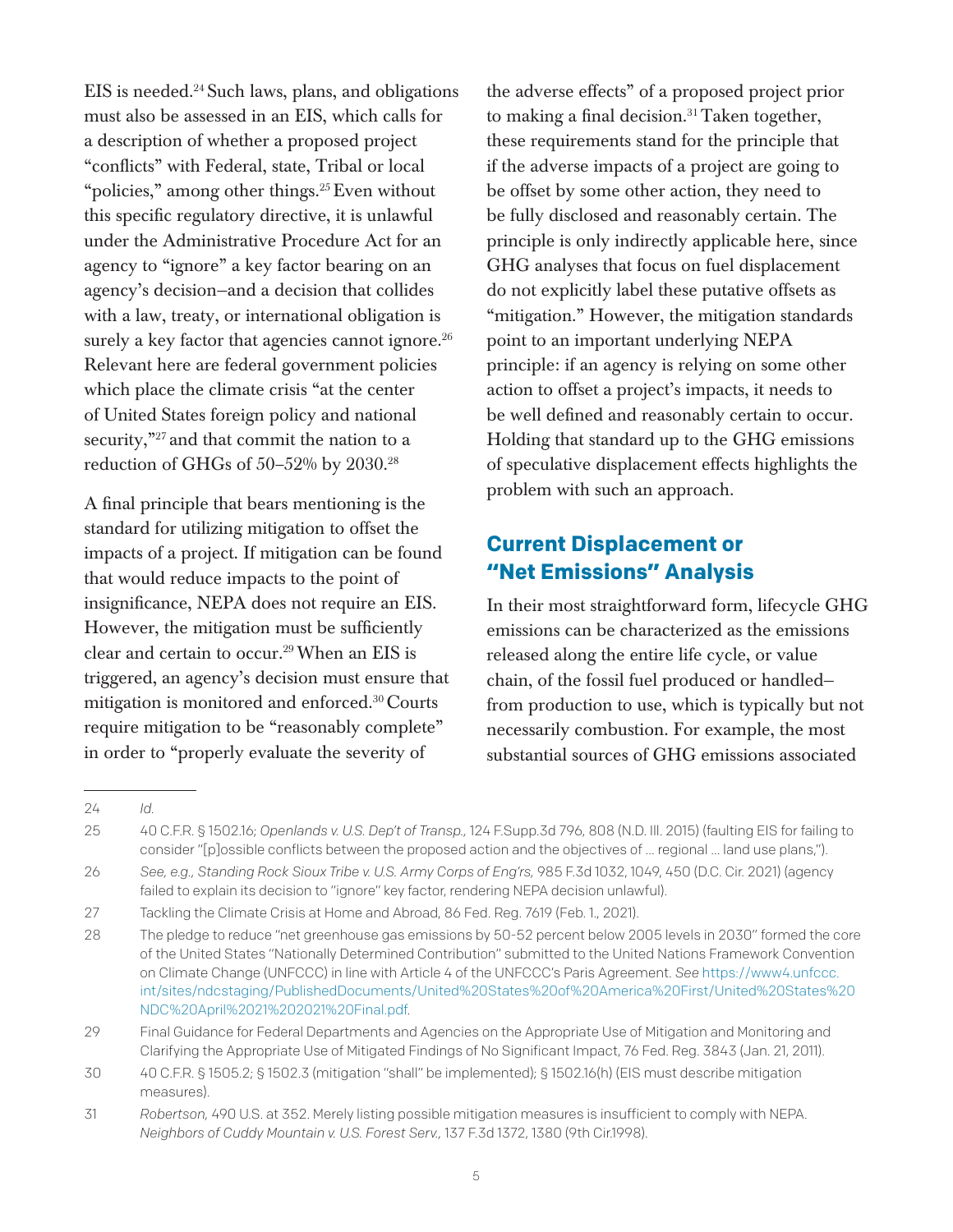with an oil pipeline would be the emissions from burning the oil handled by the pipeline and the emissions associated with extracting and processing the oil fed into the pipeline. Quantifying these emissions is common practice and involves application of generally accepted standards.<sup>32</sup>

Problems have arisen, however, when agencies and project proponents attempt to compare these emissions to a putative "no-action" scenario, in order to estimate what other emissions would be displaced by the project under review. There have been several examples of lifecycle GHG analyses that rely on a flawed displacement analysis, or net comparative approach, to find that major fossil fuel investments result in no, or even negative, net GHG emissions. These analyses take varying approaches. Some compare a project's lifecycle GHGs to a no action alternative to arrive at a "net" GHG conclusion. Others build this comparison directly into the assessment of project emissions, by assessing how the project would "displace" other fuels from other sources. The conclusions of this paper are applicable to either approach.

To be sure, the concept of displacement or substitution in global energy markets is not a novel one, nor are we critiquing all potential applications.33Because fossil fuels are traded in regional, even global, markets, if a particular source of fossil fuel is not made available, some other fuel, likely from a higher cost source, is likely to fill in to supply some portion of that need, at least in the shorter term. Still, to the extent that substitution leads to slightly higher prices overall, that would also mean lower consumption, and hence, in most cases, reduced GHGs. In oil markets, studies appear to converge on an estimate of around 50% displacement over the longer term, but there is a wide potential range.<sup>34</sup> But this forecast gets increasingly muddled the further out one looks, not just for oil, but for other fossil fuels as well: for example, while some analysts conclude that expanding gas production is likely to displace some amount of dirtier coal-fired generation in the near- to medium-term, it becomes increasingly likely in the future that it would instead be displacing low- or near-zero-GHG alternatives such as renewables.35

Agencies' initial forays into applying substitution analysis for individual projects offered little more than a bare assertion that the fuel handled by a proposed project substituted, 1-for-1, for another fuel. The potential for significant GHGs was dismissed on an unsupported assumption of "perfect substitution." Courts were not receptive.36To survive judicial review, it seems

<sup>32</sup> For example, in the recent Line 5 pipeline replacement project case before the Michigan Public Service Commission (Case No. U-20763), the estimate of the lifecycle, upstream and downstream GHG emissions associated with the crude oil and NGL presented by the expert (Peter Erickson) for the environmental plaintiffs was not contested by the pipeline proponent (Enbridge) or by State of Michigan staff. Of course, it is not our point that quantification of GHG emissions is free of any uncertainty. For example, assessing the rate of methane loss "upstream" in gas projects has been a point of contention in some projects. However, the uncertainty around such estimates is relatively modest and can be addressed through appropriate disclosure or use of a range of outcomes.

<sup>33</sup> *Ctr. for Sustainable Econ. v. Jewell,* 779 F.3d 588, 603 (D.C. Cir. 2015) (accepting basic principle that if oil and gas are not extracted from federal lands, "American energy users would turn to other sources to meet their energy needs.").

<sup>34</sup> Rachel Rothschild and Max Sarinsky, *Toward Rationality in Oil and Gas Leasing* (Institute for Policy Integrity, Aug. 2021), at 14.

<sup>35</sup> Jayni Hein et al, *Pipeline Approvals and Greenhouse Gas Emissions* (Institute for Policy Integrity, April 2019), at 38.

<sup>36</sup> *See, e.g., WildEarth Guardians v. U.S. Bureau of Land Mgmt.,* 870 F.3d 1222, 1234–38 (10th Cir. 2017) (rejecting agency's "perfect substitution" argument); *High Country Conservation Advocs. v. U.S. Forest Serv.,* 52 F. Supp. 3d 1174, 1197–98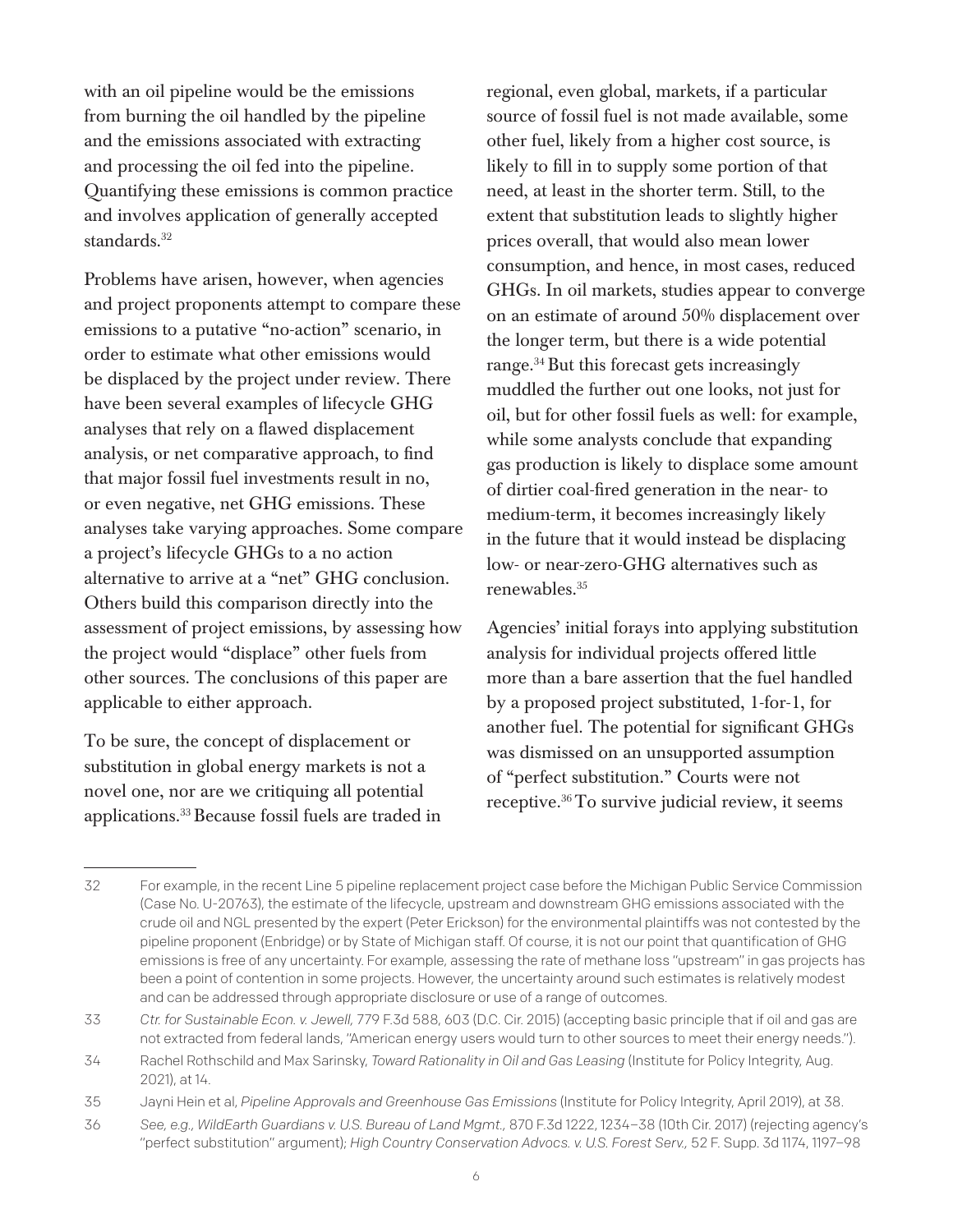clear by now that agencies need to show some analytical support before relying on a net displacement conclusion.

More recently, agencies have sought to provide the missing analytical support through quantitative models or expert analysis. In some cases, these efforts foundered in court because the modeling ignored key considerations. For example, there have now been a handful of decisions striking down GHG estimates for offshore leasing sales that explicitly estimate domestic fuel displacement—and find no significant GHG impacts due to it—but that inexplicably declined to include impacts on foreign oil consumption and associated emissions.37Notably, these courts had no problem with the concept of relying on a net displacement analysis to assess GHGs from oil leasing decisions.38 Rather, the problem was that their displacement analysis was incomplete.

Other analyses have survived judicial review despite obvious shortcomings. In one state case, project opponents appealed a state-NEPA EIS of lifecycle GHG emissions for a liquified natural gas ("LNG") terminal in Washington state; the site would be primarily used for marine fuel, as well as other uses like truck fuel.39The EIS reached a conclusion that 100% of the terminal's LNG used for marine fuel would displace conventional marine gas fuels. And because it assumed conventional marine

gas had higher lifecycle GHG emissions than LNG, the EIS concluded that the LNG project would represent a net reduction in GHG emissions. The assumption that the project would displace conventional marine fuel was carried forward for the project's entire lifespan of decades, even as LNG already is and will be competing with many other fuels besides conventional fossil fuels over that timeframe. Appellants provided extensive evidence that this 1-for-1 displacement analysis was flawed, for example, by highlighting International Maritime Organization decarbonization goals, maritime industry decarbonization efforts, and emerging low-carbon marine technologies already in use and likely to be increasingly available over time. $40$ Similarly, the EIS assumed that LNG would displace conventional diesel fuel for trucks on a 1-for-1 basis over the project's entire lifespan, even though electric trucks are already on the cusp of commercial viability and despite enacted state policies requiring adoption of zero-emission trucks. Despite this evidence, a state hearings board found that the EIS did not violate a deferential "rule of reason."41

In another example that was never tested judicially, the state of Washington conducted a lifecycle GHG analysis of a proposed coal export terminal that would have exported 50 million tons of Powder River basin coal annually overseas. The state was among the first to seek to tease out

<sup>(</sup>D. Colo. 2014) (same).

<sup>37</sup> *Ctr. for Biological Diversity v. Bernhardt,* 982 F.3d 723, 740 (9th Cir. 2020) (agency "cannot ignore basic economics principles and state—without citations or discussion—that the impact of the Liberty project on foreign oil consumption will be negligible."); *Friends of the Earth v. Haaland,* 2022 WL 254526, at \*12 (D.D.C. Jan. 27, 2022) (exclusion of foreign oil consumption from lifecycle GHG analysis was arbitrary and capricious).

<sup>38</sup> Of course, the concept of displacement was not challenged, so the court did not specifically rule that is was acceptable either.

<sup>39</sup> *Advocs. for a Cleaner Tacoma v. Puget Sound Clean Air Agency,* 2021 WL 6195873 (Washington Pollution Control Hearings Board, Nov. 21, 2021). That case arose under Washington state's version of NEPA, the State Environmental Policy Act, which largely tracks the federal law.

<sup>40</sup> *See* Direct Testimony of Peter Erickson, *ACT v. PSCAA,* PCHB No. P19-087c (Mar. 19, 2021) (on file with authors).

<sup>41</sup> 2021 WL 6195873 at \*18. That ruling is currently under appeal.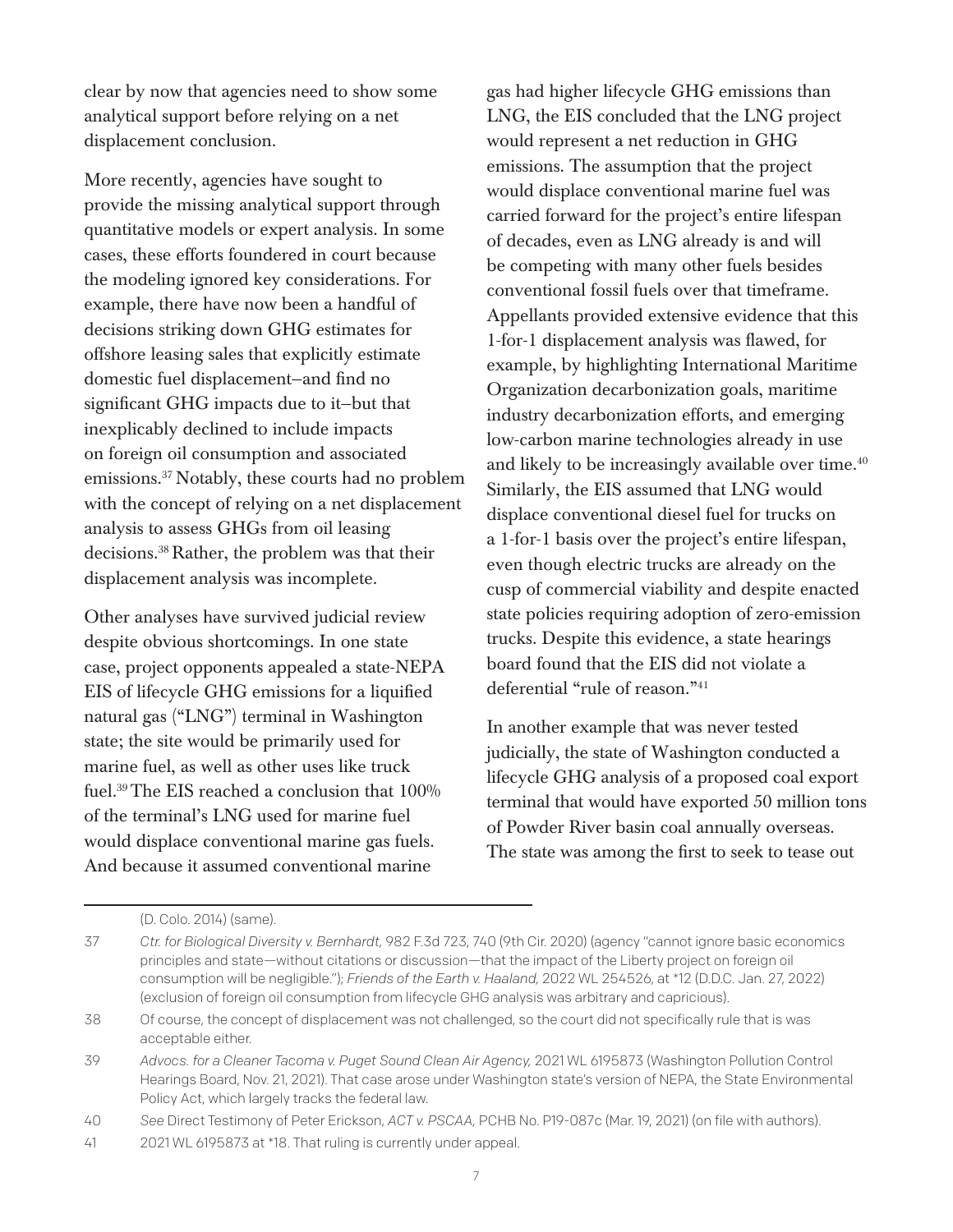the market impacts of such a significant volume of international coal exports: how would this volume of coal impact global coal market prices and consumption (i.e., what other sources of coal would be displaced by this new coal versus what additional consumption would result?). The effort ultimately came up with a wide range of potential answers: depending on the assumptions used in the model, the study predicted anywhere from a modest reduction in GHGs to a large increase.<sup>42</sup> The project was ultimately denied by state regulators due to environmental impacts unrelated to GHG impacts.<sup>43</sup>

## **Shortcomings in Project-Level Displacement Analyses**

These examples reveal some serious problems with the "net" or "displacement" approach to GHG analysis in the context of individual fossil fuel projects that render it unsuitable, at least in its current form, for use to meet NEPA's goals of full disclosure and consideration.

First and perhaps foremost, this approach centers either explicitly or implicitly on a comparison between the project and a "no action" alternative reflecting a high-emissions "business as usual"

scenario that is neither likely, nor tolerable, nor consistent with stated policies. As the LNG example illustrates, a business-as-usual scenario that shows an energy system continuing its historic reliance on fossil fuels is likely to be misleading. Accordingly, it is rarely appropriate to use a business-as-usual scenario as the focal point of comparison. This is because the transition away from fossil fuels in many sectors of the economy is now well underway, both due to government policies as well as market forces, and so it is misleading to assume that past energy sources will continue unchanged in the absence of a given project.44 But this is precisely what common displacement models do: the Bureau of Ocean Energy Management MarketSim model, for example, featured in several legal challenges, assumes near constant oil and gas demand domestically for up to 70 years into the future.45 Such an assumption is less and less plausible over time and can lead to highly misleading conclusions about project impacts.

As the IPCC has found, if the world is to meet the agreed-upon goal of limiting global warming to "well below 2°C" while "pursuing efforts" to limit warming to  $1.5^{\circ}C_{2}^{46}$  it needs to sharply ramp down the consumption and, by extension,

<sup>42</sup> Final EIS for Proposed Millennium Bulk Terminals–Longview, Cowlitz Cnty. & Wash. State Dep't of Ecology (Apr. 28, 2017), https://apps.ecology.wa.gov/publications/documents/1706013.pdf.

<sup>43</sup> Wash. State Dep't of Ecology Order # 15417 Den. Section 401 Water Quality Permit for Millennium Bulk Terminals– Longview (Sept. 26, 2017), <https://ecology.wa.gov/DOE/files/83/8349469b-a94f-492b-acca-d8277e1ad237.pdf>.

<sup>44</sup> A growing body of research attempts to estimate the likelihood of different future energy pathways. Though the precise evolution of the future can never be known with certainty, some pathways—namely, the business-asusual, fossil-fuel-based energy system, is increasingly being ruled out. *See, e.g.,* Moore, F. C. et al., *Determinants of Emissions Pathways in the Coupled Climate–Social System,* Nature, 1–9 (2022), which finds (at pg. 2) "a high likelihood of accelerating emissions reductions over the twenty-first century, moving the world decisively away from a no-policy, business-as-usual baseline."

<sup>45</sup> *See* U.S. Bureau of Land Mgmt., GMT2 SEIS Appendix H, [https://eplanning.blm.gov/public\\_projects/](https://eplanning.blm.gov/public_projects/nepa/65817/127980/155727/Appendix_H-_BOEM_Greenhouse_Gas_Lifecycle_Model_Methodology.pdf) [nepa/65817/127980/155727/Appendix\\_H-\\_BOEM\\_Greenhouse\\_Gas\\_Lifecycle\\_Model\\_Methodology.pdf](https://eplanning.blm.gov/public_projects/nepa/65817/127980/155727/Appendix_H-_BOEM_Greenhouse_Gas_Lifecycle_Model_Methodology.pdf) (This analysis uses a projection of near constant demand over the next 40–70 years using the 2016 AEO Reference Case, for which EIA does not assume any future changes in laws or policies other than what is incorporated in existing laws and policies."). As one paper put it, MarketSim "applies implausible inputs and produces unreliable results." Hein, *supra* n. 34, at 10.

<sup>46</sup> This language is from the UNFCCC's Paris Agreement adopted in 2015, [https://unfccc.int/resource/docs/2015/](https://unfccc.int/resource/docs/2015/cop21/eng/10a01.pdf) [cop21/eng/10a01.pdf.](https://unfccc.int/resource/docs/2015/cop21/eng/10a01.pdf)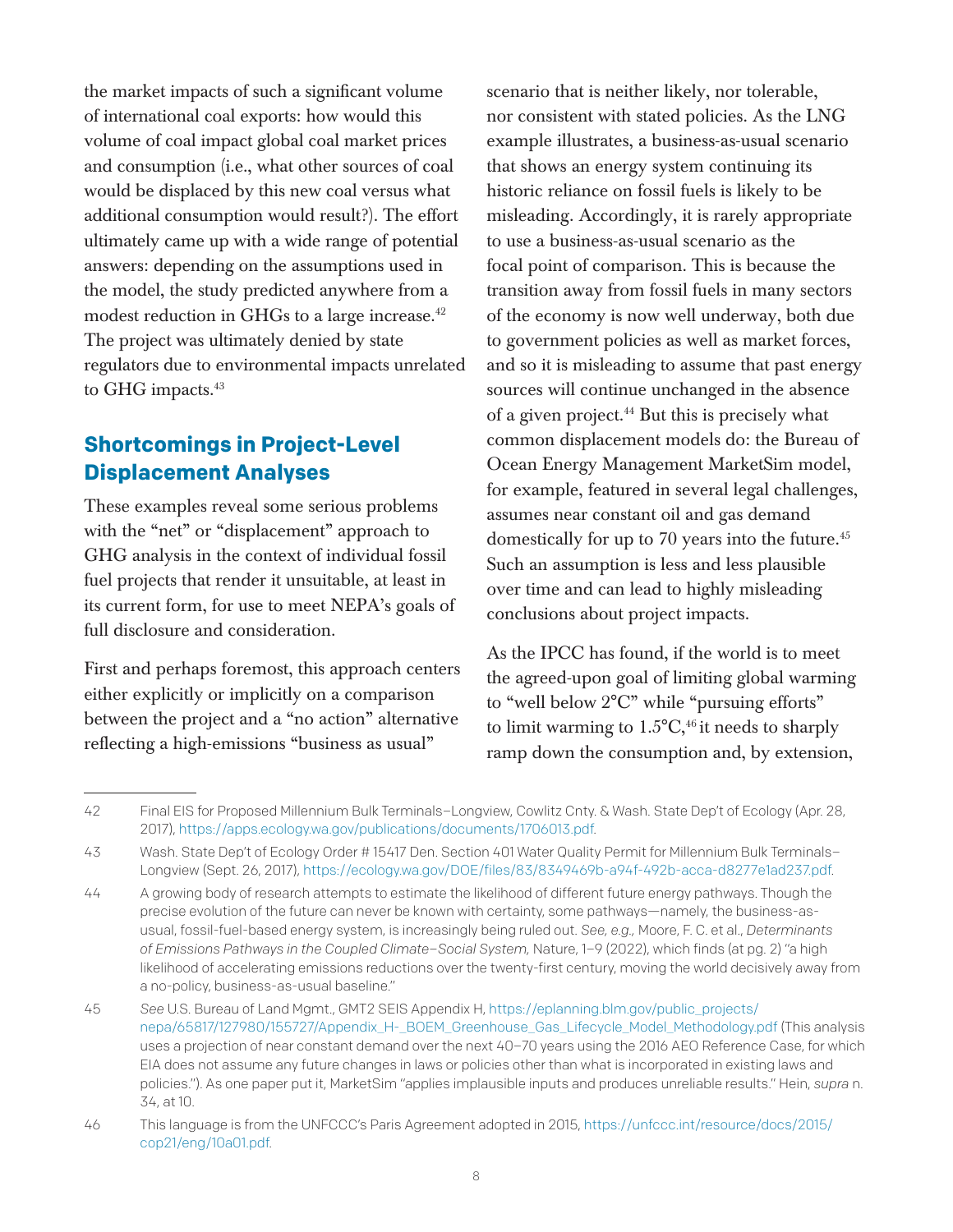transportation and production of fossil fuels to very low levels.47 Similarly, in their 1.5°C– aligned Net Zero Scenario, the International Energy Agency recently found that there was no need for any new oil or gas developments, as of the end of 2021.48 Acting on earlier versions of similar findings, almost every nation in the world has pledged in one form or another to commence down that path, for example, by committing to both global and country-specific GHG reductions under the Paris Agreement.<sup>49</sup> Centering an EIS analysis on the assumption that "if we don't produce or move this fossil fuel, someone else will" ignores both these pledges and the science that motivated them.<sup>50</sup>This approach pretends as if the nation, and other nations, have not made a commitment to stop global warming, a commitment that, regardless of whether the temperature limit is 1.5°C or instead "well below 2°C", will require reaching zero net carbon dioxide emissions later this century—and

therefore a sharp ramp-down in fossil fuel use within the lifespan of most major projects.<sup>51</sup>

As noted above, both the duty to prepare an EIS, and the GHG analysis within an EIS, need to explicitly account for relevant laws, plans, and treaties. NEPA documents also need to account for the key relevant science. Conventional net/ displacement approaches to GHG analysis, when conducted relative to business-as-usual, assume that our commitments to these laws and treaties, and hence to sharp global reductions in emissions, will not be implemented. Such an approach exemplifies "arbitrary and capricious" thinking that violates NEPA and should not survive judicial review.

This critique hardly breaks new ground. In fact, it is hard to find any other analytical context in which known environmental or health harm is dismissed on the theory that "if we don't do it, someone else will." For example, cutting down

48 IEA, *World Energy Outlook* 2021, IEA Publications (2021), <https://www.iea.org/reports/world-energy-outlook-2021>.

<sup>47</sup> *See, e.g.,* Rogelj, J. et al. Chapter 2: Mitigation Pathways Compatible with 1.5°C in the Context of Sustainable Development, *Global Warming of 1.5 °C: An IPCC Special Report on the Impacts of Global Warming of 1.5°C Above Pre-Industrial Levels and Related Global Greenhouse Gas Emission Pathways, in the Context of Strengthening the Global Response to the Threat of Climate Change, Sustainable Development, and Efforts to Eradicate Poverty* (2018). The scenarios produced for Rogelj et al. were further analyzed in Stockholm Environment Institute et al., *The Production Gap; The Discrepancy Between Countries Planned Fossil Fuel Production and Global Production Levels Consistent with Limiting Warming to 1.5 C or 2 C* (2020). The report noted that the world must decrease fossil fuel production by around 6% a year between 2020 and 2030 to limit warming to 1.5°C. Instead, most nations are planning to increase production. See also the IPCC's most recent report, which reaches very similar conclusions as Rogelj et al (2018): Riahi, K., R. Schaeffer, et al., 2022: Mitigation pathways compatible with long-term goals. *In IPCC, 2022: Climate Change 2022: Mitigation of Climate Change. Contribution of Working Group III to the Sixth Assessment Report of the Intergovernmental Panel on Climate Change* [P.R. Shukla, J. Skea, R. et al., (eds.)]. Cambridge University Press, Cambridge, UK and New York, NY, USA.

<sup>49</sup> For a discussion of how the science motivated the  $2^{\circ}$ C goal of the Paris Agreement and its predecessor agreements, see: van Beek, L., Hajer, M., Pelzer, P., van Vuuren, D. & Cassen, C. Anticipating futures through models: the rise of Integrated Assessment Modelling in the climate science-policy interface since 1970. *Global Environmental Change* 65, 102191 (2020).

<sup>50</sup> *See* Coleman, *supra* n.1, at 161 ("nearly any fossil fuel export can be justified if it is compared exclusively to a dirtier competitor").

<sup>51</sup> The atmospheric science is unyielding on this point, since limiting warming to *any* temperature limit (even above 2°C) will require reaching zero CO<sub>2</sub> emissions globally eventually. For example, a classic paper on atmospheric physics, finds that "to hold climate constant at a given global temperature requires near-zero future carbon emissions. Our results suggest that future anthropogenic emissions would need to be eliminated in order to stabilize global-mean temperatures." Matthews, H. D. & Caldeira, K. *Stabilizing Climate Requires Near-Zero Emissions,*  Geophysical Research Letters 35, (2008). This means that *any* continued net CO<sub>2</sub> emissions increases warming.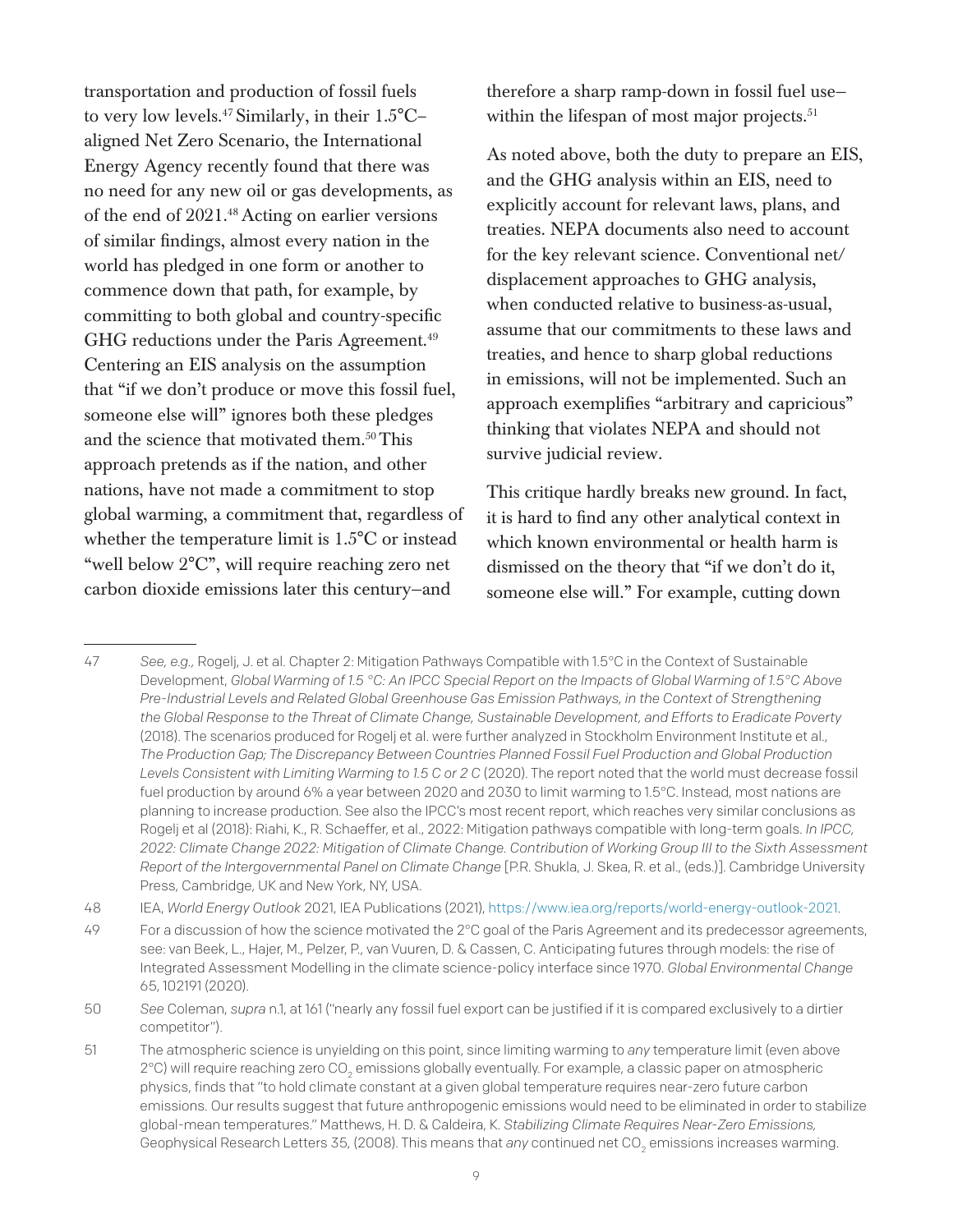trees for lumber has environmental impacts habitat modification, water pollution, species disturbance, and the like. It is also perhaps true that if a particular timber sale doesn't happen, demand for timber will be satisfied from some other source, which would again presumably have its own set of adverse environmental impacts. Yet NEPA documents do not dismiss or offset a timber sale's environmental harms on the theory that they will probably occur anyway through some other source. Government decisionmakers have agency over, and responsibility for, impacts that will be caused by their decisions. NEPA requires them to assess and be accountable for those impacts. That responsibility has never been surrendered just because someone else may cause the same harm instead.<sup>52</sup>

This highlights another problem with this approach, which is the asymmetry of the comparison. On the one hand, it is relatively straightforward to calculate the lifecycle GHGs of a fossil fuel product, by tallying up the GHG emissions that occur at each stage of a fossil fuel's extraction, processing, refining, transport, and end-use.53We emphasize "relatively" because, of course, lifecycle GHG analysis does require assumptions, some of which are debatable—for example, the rate of methane loss associated with upstream oil and gas production. The most time-consuming part is often the calculation of emissions associated with constructing the proposed fossil fuel project, which are usually relatively minor compared to the emissions associated with combusting the fuel itself.54 As to the end-use GHG emissions of, say, a barrel of crude oil or a gallon of LNG, that is mostly straight-forward carbon accounting, well documented in IPCC, US EPA, and US EIA sources,<sup>55</sup> and which can be supplemented by the scientific literature on the upstream sources of emissions associated with each unit of fuel handled.56When an agency authorizes a project that will produce, store, or transport a given volume of fossil fuel, it is possible to estimate with a fairly high degree of accuracy a reasonable range of what the GHG emissions of consuming that fuel will be.

<sup>52</sup> Burger & Wenz (2020), *supra* n.1, at 504 (normally under NEPA, "agencies focus on the actual impacts of the proposal under review without attempting to project the possible impacts of other activities that may occur if the proposal is not implemented.")

<sup>53</sup> Our definition of lifecycle here is therefore similar to what has been called an *attributional* lifecycle analysis, and for which methods are generally non-controversial. By contrast, methods for *consequential* lifecycle analysis are subject to more ongoing debate, including around the market effects of introducing a new source of energy demand or supply. Such consequential lifecycle analysis is an important field of study and with potentially useful applications, and this paper should not be interpreted to mean that they serve no purpose. Instead, we argue only that a simpler, attributional-type analysis is more appropriate for NEPA analysis of individual fossil fuel production and transportation projects.

<sup>54</sup> For example, one of the authors of this paper calculated that the GHG emissions associated with a pipeline replacement project were 1,000 times less than the annual emissions associated with the oil carried by the project. Neither of the calculations were disputed by the pipeline proponents or its expert witnesses, even as the net, incremental emissions of the project were contested. Revised Testimony of Peter Erickson on Behalf of Environmental Law and Policy Center and Michigan Climate Action Network, MPSC Case No. U-20763 (Jan. 18, 2022), [https://mi-psc.force.com/sfc/servlet.shepherd/version/download/0688y000001m4PRAAY.](https://mi-psc.force.com/sfc/servlet.shepherd/version/download/0688y000001m4PRAAY)

<sup>55</sup> See, e.g., carbon contents and energy contents of fossil fuels in ANNEX 2 Methodology and Data for Estimating CO<sub>2</sub> Emissions from Fossil Fuel Combustion, published annually as part of the EPA's *Inventory of U.S. Greenhouse Gas Emissions and Sinks.*

<sup>56</sup> For example, for oil, the Oil-Climate Index [\(http://oci.carnegieendowment.org/#total-emissions\)](http://oci.carnegieendowment.org/#total-emissions), or related scientific publications (e.g., Masnadi, M. S. et al., *Global Carbon Intensity of Crude Oil Production,* Science, 361(6405), 851–53 (2018),<https://doi.org/10.1126/science.aar6859>) can be used to estimate the upstream and midstream emissions associated with oil.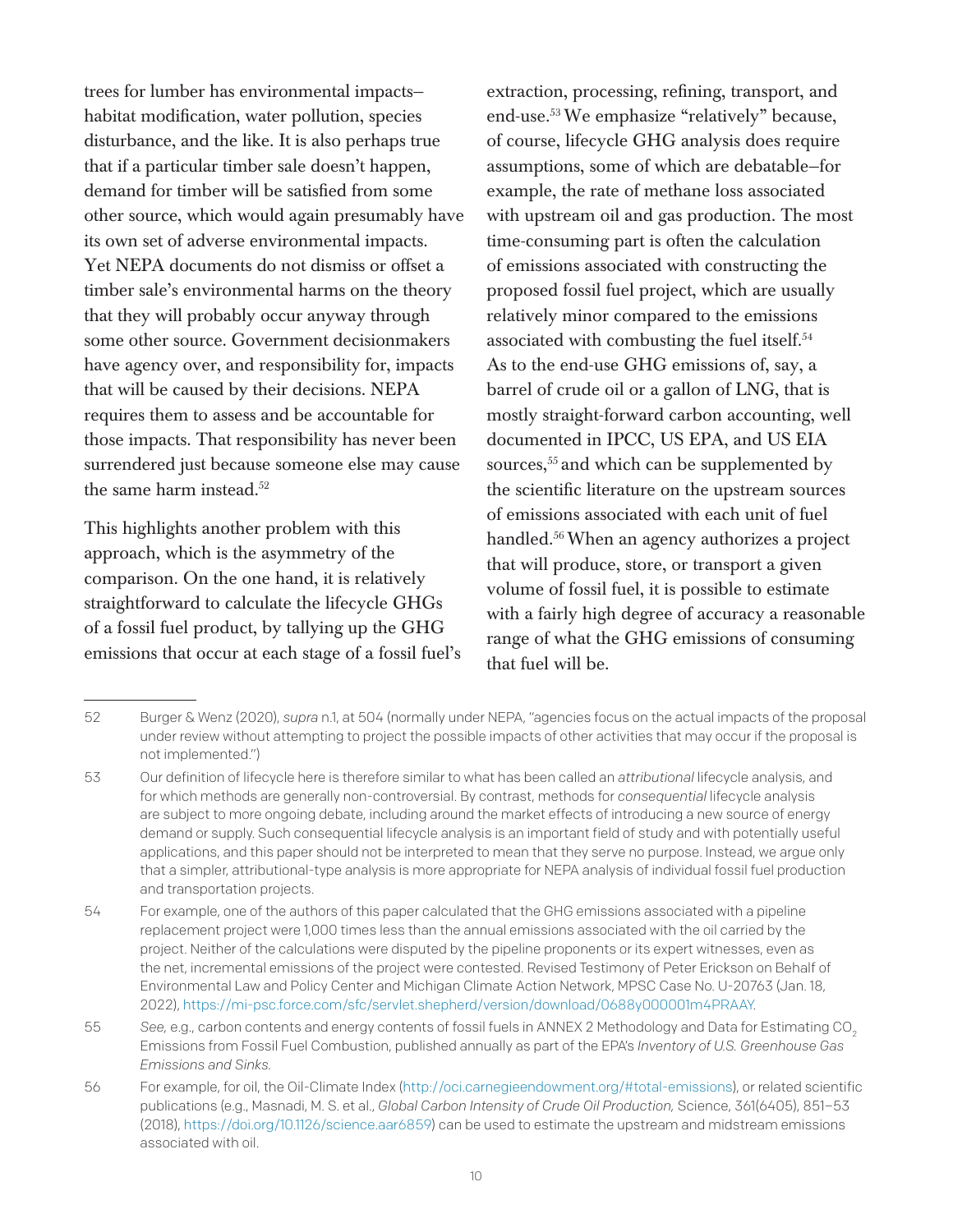Estimating the counterfactual for a single project—what will happen if the project is not approved (and, relatedly, the net, incremental GHG emissions of the project relative to that counterfactual)—is an entirely different exercise.57 Coal, oil, and gas are produced, transported, and consumed in highly complex globalized markets. How a single new project would change those dynamics at the margin is subject to numerous market and other forces. Assessing the net emissions relative to a counterfactual involves an added layer of uncertainty and speculation that though theoretically possible (such approaches and models do exist), requires extremely careful handling in order to provide clear and useful information instead of misleading conclusions.<sup>58</sup> Most worryingly, the range of uncertainty leaves open the possibility that conclusions can be manipulated by project proponents to reach a desired result.<sup>59</sup>

Importantly, the uncertainty in what would otherwise happen without the proposed project becomes more pronounced as time passes. For example, in the case of a new oil pipeline, whereas it may be possible that a similar amount of crude oil would continue to move by train or other pipelines in the short term if the pipeline isn't authorized, it is considerably more difficult to say what might be happening in ten, twenty,

or fifty years—well within the expected lifetime of a major infrastructure project. Notably, given the rapid rise in electric vehicles and other market developments that threaten to cut into oil demand, as well as government commitments to reduce GHG emissions, the likelihood that the "no action" scenario's energy system is no longer dominated by oil increases over time.

Once a project is fully built and operational, the facts can show that the business-as-usual no-action estimate was flawed, but of course by then it is too late to revise the analysis, let alone to factor that into permitting decisions about the project. For example, one aspect of the NEPA analysis for the heavily-litigated Dakota Access Pipeline escaped much scrutiny: the environmental assessment asserted that that construction of the pipeline (with the capacity to carry more than half of the region's crude oil production) would have no impact on the volume of crude oil produced or consumed. Instead, it claimed that the pipeline would simply displace other forms of oil transportation, primarily rail and truck. Events on the ground cast substantial doubt on the claim after the fact. After the pipeline went online and provided a significantly cheaper mode of transportation, North Dakota crude production reached all-time highs within months.<sup>60</sup> Later, industry representatives filed sworn statements

<sup>57</sup> We are hardly the first ones to point this out. *See,* e.g., Burger & Wentz (2020), *supra* n.1, at 451 ("While this approach seems reasonable in theory, there are potential problems in practice."). Prof. Coleman's piece argues that "it is nearly impossible to draw conclusions about how a single energy transport project will affect global energy markets," and that it is "useless and unwise" to try to consider a single project's impact on downstream consumption of fossil fuels. Coleman, *supra* n.1, at 125, 165.

<sup>58</sup> Such a comparison is also subject to basic information asymmetry in the sense that the project developers may have access to more proprietary information about the possible near-term market outcomes without the project than do regulators or the public, even as they have an inherent conflict of interest in how they use and portray that information in ways that support the development of the project.

<sup>59</sup> NEPA's conflict of interest provisions are notoriously weak and many agencies delegate responsibility for drafting EISs and EAs to the project proponent's preferred contractor. 40 C.F.R. § 1506.5(c). The predictable result is EISs that don't present a full and fair description of impacts.

<sup>60</sup> For data and analysis of the effect of DAPL on Bakken oil production see IEFFA, *Has the Bakken Peaked?* (Fig. 2 shows production spiking upwards shortly after DAPL came online in 2017), [https://ieefa.org/wp-content/](https://ieefa.org/wp-content/uploads/2021/11/Has-the-Bakken-Peaked_November-2021.pdf) [uploads/2021/11/Has-the-Bakken-Peaked\\_November-2021.pdf.](https://ieefa.org/wp-content/uploads/2021/11/Has-the-Bakken-Peaked_November-2021.pdf) *See also* Matt Hagerty, BTU Analytics, *Implications*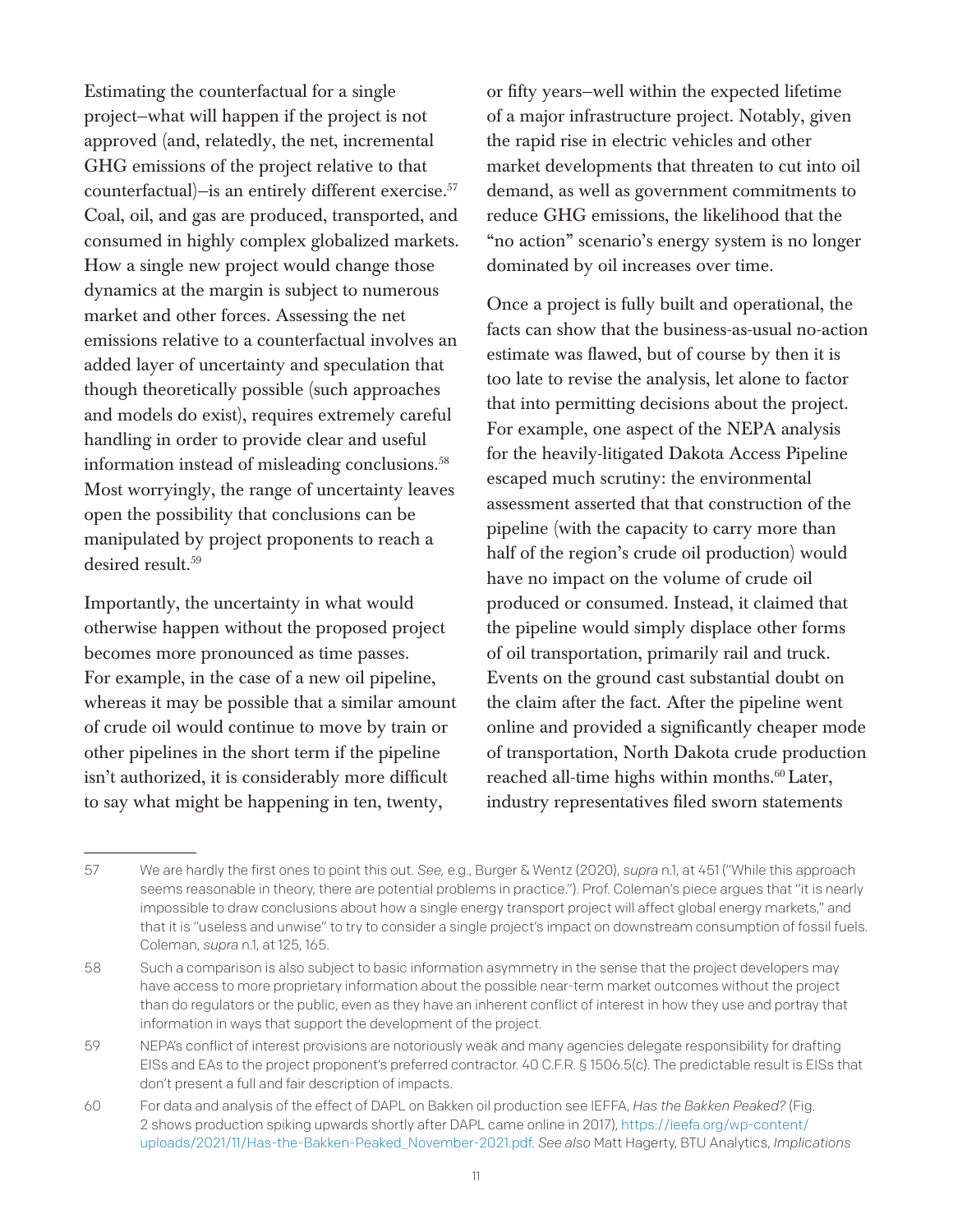in federal court claiming that shutting down the pipeline would cause North Dakota production to collapse, confirming the obvious connection between the pipeline's availability and increased oil production. Of course, by the time facts on the ground proved this to be the case, the NEPA process and permitting was long complete.

In short, the scientific community can calculate with reasonable precision the GHG emissions of a fossil fuel project. But estimating what might happen in upstream and downstream energy markets without it is much more speculative. However, conventional displacement analysis, as found in environmental assessments of fossil fuel projects, often uses these very different estimates—comparing a relatively certain project GHG estimate against a more speculative "no action" scenario—as if they are equivalent.<sup>61</sup> When an agency uses such analysis to advance a net emissions finding, it masks this asymmetry and offers false confidence in a speculative conclusion. This defeats the entire purpose of NEPA: to inform decision makers of the result of their actions and assure the public that key concerns have been adequately considered. A project's lifecycle GHG accounting, and the GHG estimate for the counterfactual no action, are not the same and should not be treated as such.

The imbalance between the relative confidence in the GHG estimates from a project and the noaction counterfactual is not the only asymmetry evident in displacement analysis of some major GHG projects. When it comes to assessing a fossil fuel project's environmental harm in the form of

GHG emissions, agencies often use displacement analysis to offset or diminish the GHG impacts as described above. When it comes to assessing a project's benefits, however, no such offsets are included. In other words, all of the project's purported economic benefits (tax revenue, employment, federal royalties, etc.) are counted in the project's favor, even though elsewhere in the NEPA analysis, the agency claims that drilling would occur elsewhere without the project.<sup>62</sup> This kind of one-sided approach to assessing economic pros and cons is unlawful under NEPA.63

Finally, the conventional displacement or market analysis ignores a central dynamic of the infrastructure equation: the extent to which construction of new fossil fuel infrastructure "locks in" long-term emissions and creates an affirmative barrier to decarbonization efforts. Fossil fuel infrastructure is expensive. Proposed coal terminals on the west coast cost upwards of \$300 million each. Oil pipelines and offshore leasing and production ventures can cost hundreds of millions if not billions of dollars. When privately financed, as most projects are, there is going to be extraordinary pressure to fully recoup the investment—which means operating for decades. And knowing this, other actors in the market rely on the long-term continuity of these projects to make their own investments that would be disrupted if the project is stopped before its full lifetime. For example, construction of a crude oil pipeline typically generates construction of other "feeder" pipelines and incentivizes new exploration or production with long-term investment horizons. One of the most complete

*of a Potential DAPL Shutdown* (Apr. 7, 2021), [https://btuanalytics.com/crude-oil-pricing/implications-of-a-potential](https://btuanalytics.com/crude-oil-pricing/implications-of-a-potential-dapl-shutdown)[dapl-shutdown](https://btuanalytics.com/crude-oil-pricing/implications-of-a-potential-dapl-shutdown).

<sup>61</sup> Burger & Wentz (2020) at 452 (parameters for substitution models "are highly uncertain and can be manipulated to achieve an intended result").

<sup>62</sup> Again, we are not the first to make this observation. Rothschild and Sarinsky, *supra* note 34, at 19.

<sup>63</sup> *Hughes River Watershed Conservancy v. Glickman,* 81 F.3d 437, 446–48 (4th Cir. 1996) ("it is essential that the EIS not be based on misleading economic assumptions"); *Sierra Club v. Sigler,* 695 F.2d 957, 979 (5th Cir. 1983) (agency choosing to "trumpet" an action's benefits has a duty to disclose its costs).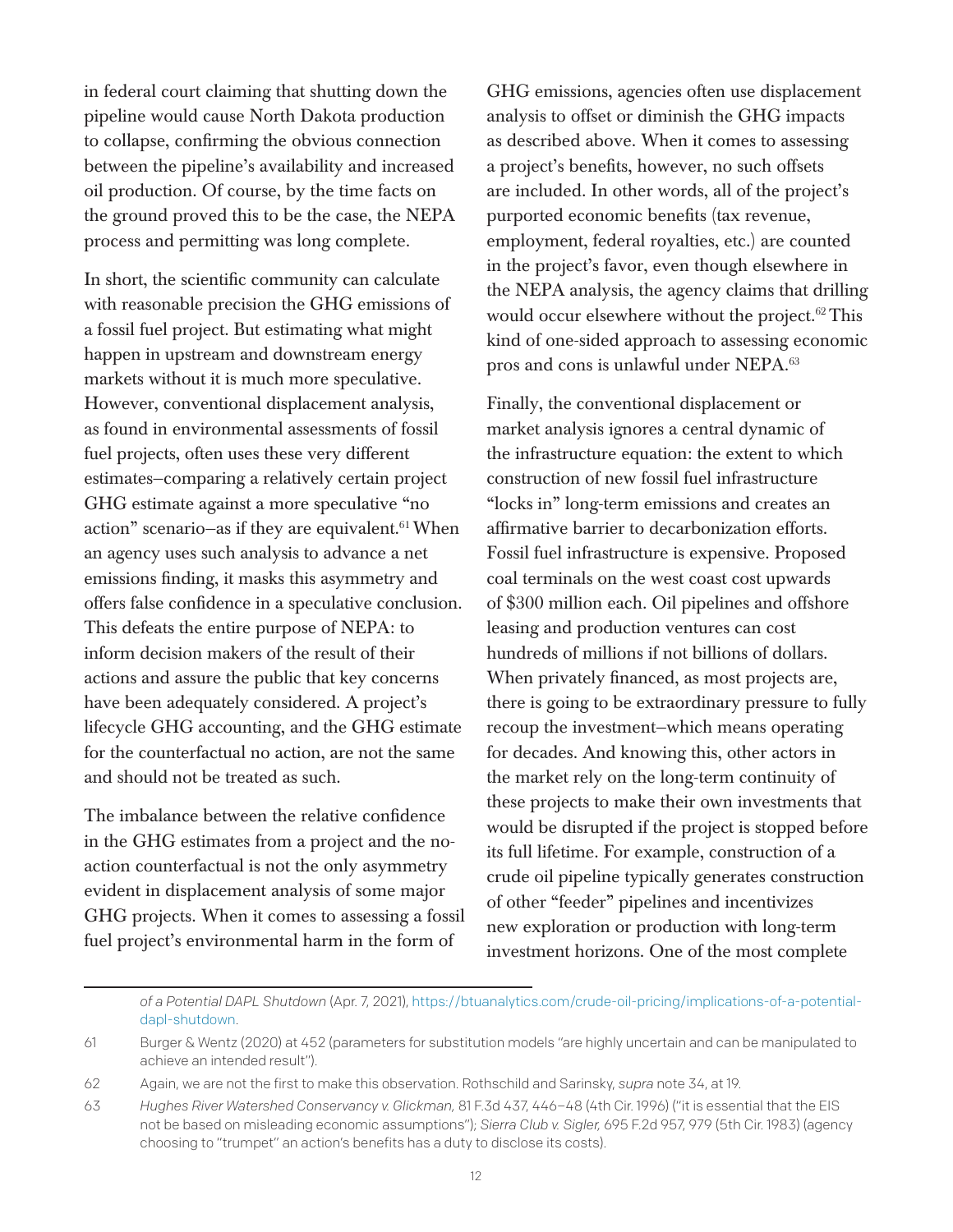studies to look at this question of building out natural gas infrastructure concluded that "increases in global supplies of unconventional natural gas do not discernibly reduce the trajectory of greenhouse gas emissions or climate forcing."64That is because new natural gas infrastructure "locks in" natural gas, while locking out decarbonized alternatives, in the future.

As emphasized above, meeting agreed goals of limiting warming to "well below 2°C" or 1.5°C and decarbonizing our economy will require retiring these types of projects early.65 But multiple factors in our legal and economic systems make such retirement difficult, costly, or even impossible. Authorizing these projects now means future retirement costs that will have to be borne by someone, which in turn likely means an investment in deep political opposition to decarbonization, since project owners will naturally be disinclined to shut down their investments early. However, these analyses make no mention of how difficult or costly it will be to retire projects before their useful lifetimes are up, what the potential impacts of that are, and indeed typically make no mention of the need for early retirement of fossil fuel projects at all.

In sum, the current approach for assessing GHGs from fossil fuel projects is falling short of fulfilling NEPA's goals of full disclosure and consideration. Indeed, it is difficult to find any NEPA document that concludes that GHG emissions from a fossil production or transportation project constitutes a significantly harmful impact.<sup>66</sup> That means that EISs are not being triggered by GHG emissions, and where they are done at all (triggered by other adverse impacts), then GHG emissions are found

to not be a concern. This circumvents the entire point of NEPA: to consider and disclose the serious climate implications of major fossil fuel project decisions.

#### **Principles for NEPA-Compliant Fossil Fuel Analysis:**

Assessing GHG emissions of fossil fuels on a lifecycle basis, as done by many agencies already and supported by the courts, is a valuable practice that can and should continue. However, the increasingly common practice of assessing GHG impacts on a net basis (or through a substitution estimate) should be abandoned when it comes to individual project decisions. Instead, we propose the following principles to guide future NEPA analysis of major fossil fuel-related project decisions. These principles will result in much more useful information that agencies and the public can use to assess the climate implications of major fossil fuel-related decisions.

### **a) Focus On the Relatively Non-Controversial Lifecycle Analysis of the Fuels Handled by the Project:** Agencies should keep the focus on what they can analyze with established, relatively straightforward approaches—which is the lifecycle emissions of the fuel that would be produced or transported by the project in question. This is the key number: if an agency is, say, authorizing a drilling lease sale that would generate a million barrels of oil a year for 30 years, the NEPA analysis should focus on the GHG emissions of producing and using that oil.

Indeed, FERC recently proposed this approach for inter-state natural gas pipelines under its

<sup>64</sup> McJeon, H., Edmonds, J., Bauer, N., Clarke, L., Fisher, B., et al., *Limited Impact on Decadal-Scale Climate Change from Increased Use of Natural Gas,* Nature, 514(7523), 482–85. DOI: 10.1038/nature13837 (2014).

<sup>65</sup> Indeed, reaching a 1.5 C target will likely require retirement of existing infrastructure. D. Tong, et al., *Committed Emissions from Existing Energy Infrastructure Jeopardize 1.5 C Target,* 574 Nature 373 (Aug. 2019).

<sup>66</sup> Burger & Wentz (2020), at 453.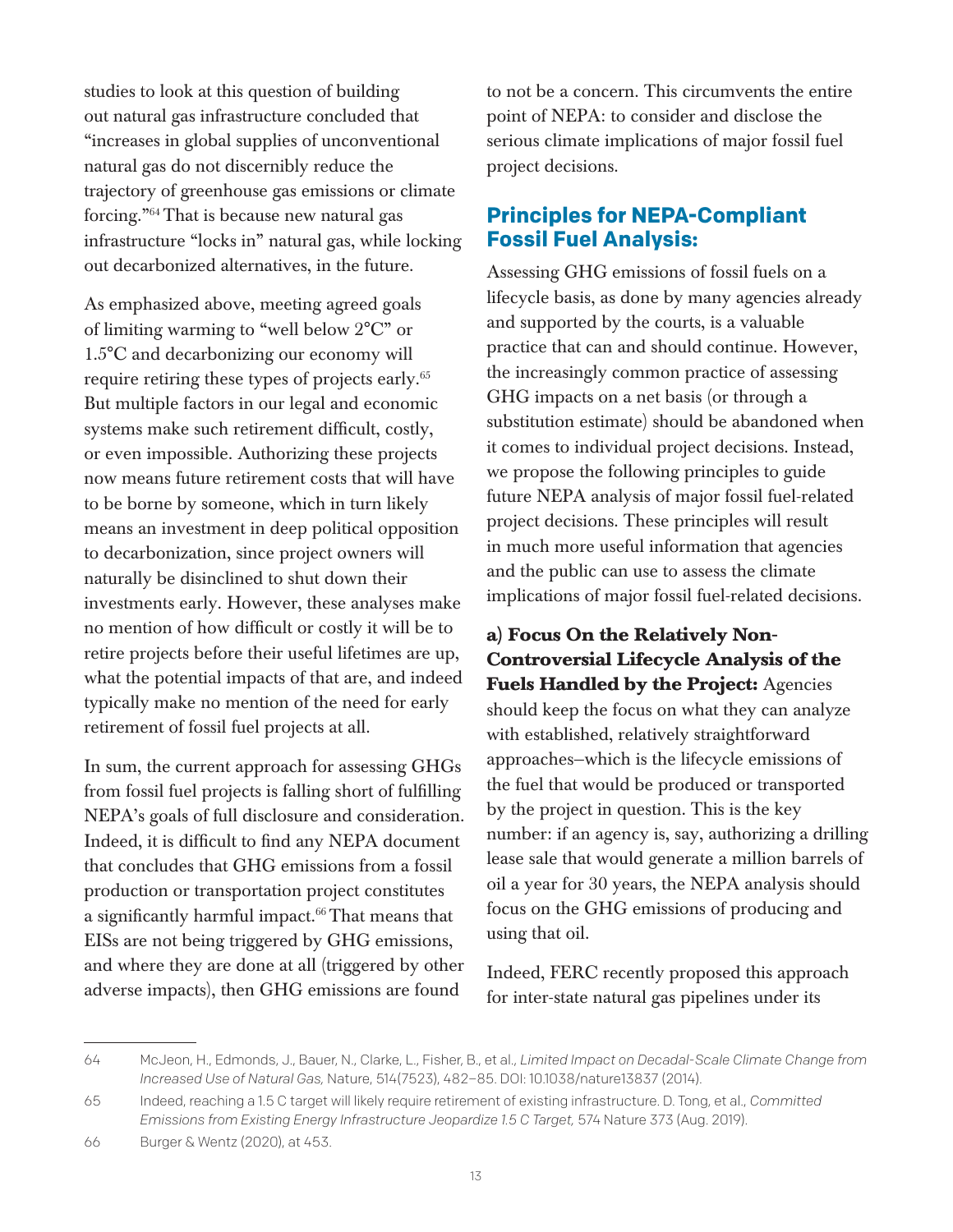jurisdiction, calling for a calculation of a project's "GHG emissions resulting from the downstream combustion of transported gas."67 Similarly, the Department of Interior's Bureau of Land Management calculates the total GHG emissions of fossil fuels when combusted as part of its public information on federal leases.<sup>68</sup>

It is true that NEPA requires some kind of assessment of the "no action" alternative in an  $EIS<sup>69</sup>$  To an extent, this does require an agency to do some "reasonable forecasting" about what will happen without the proposed project. What is not required is a direct 1-for-1 quantitative comparison of the GHG emissions from each, presented with equivalent certainty. That's because, as described above, this kind of forecast is plagued with high uncertainty when it comes to the impact of a single project on complicated global markets with countless variables, and easily manipulated to achieve a desired result. It is sufficient under the circumstances to qualitatively acknowledge that some unknowable amount of GHGs could still be emitted under the no action alternative and, similarly, that some amount of GHG emissions would be displaced, but that number becomes more difficult to predict with each year into the future. By focusing on what we do know, and giving less attention to what is more speculative, this approach comes closer to meeting NEPA's disclosure and consideration objectives.

#### **b) Apply the "Climate Test": Compare to a Baseline that Complies with Climate Policies and Agreements:** To the extent a comparison to a no-action scenario is warranted, it should neither focus on a businessas-usual continuation of today's unsustainable conditions, nor a snapshot of today's fuel use patterns. Instead, the baseline (sometimes called a reference scenario) against which a project should be compared to is the one that national and international policymakers have committed to (e.g., under the Paris Agreement), namely, a sharp decarbonization trajectory under which  $\mathrm{CO}_2$  emissions drop by nearly half by 2030, and to net zero by 2060.70 In other words, to comply with NEPA, agencies should explain how a proposed project is consistent with a Pariscompliant GHG trajectory, as well as relevant state and federal climate policies.<sup>71</sup>

This kind of comparison eliminates the central problem of the current approach, under which any project that maintains existing emissions, or reduces them marginally, is found to have inconsequential impacts under NEPA. It should be obvious that a decision to maintain high status-quo GHG emissions for decades is a major adverse impact when emissions must be sharply reduced. In other words, the focus of the comparison is not to a future energy system with high and intolerable levels of climate disruption, but instead to the decarbonized one to which policymakers have committed. Of course, that

<sup>67</sup> *See* FERC Docket No. PL21-3-000, Consideration of Greenhouse Gas Emissions in Natural Gas Infrastructure Project Reviews (Feb. 18, 2022), <https://www.ferc.gov/media/pl21-3-000>.

<sup>68</sup> *See* U.S. Bureau of Land Mgmt., *2020 BLM Specialist Report on Annual Greenhouse Gas Emissions and Climate Trends* (2020), [https://www.blm.gov/content/ghg.](https://www.blm.gov/content/ghg)

<sup>69</sup> 40 C.F.R. § 1502.14.

<sup>70</sup> For this and other emissions pathways associated with 1.5°C and higher temperature targets, see IPCC, 2022: *Climate Change 2022: Mitigation of Climate Change. Contribution of Working Group III to the Sixth Assessment Report of the Intergovernmental Panel on Climate Change* [P.R. Shukla, J. Skea, *et al.,* (eds.)]. Cambridge University Press, Cambridge, UK and New York, NY, USA

<sup>71</sup> For a more detailed example on how to apply such a principle to a specific project, see Peter Erickson & Michael Lazarus, *Towards a Climate Test for Industry: Assessing a Gas-Based Methanol Plant,* Stockholm Env't Inst. (2018).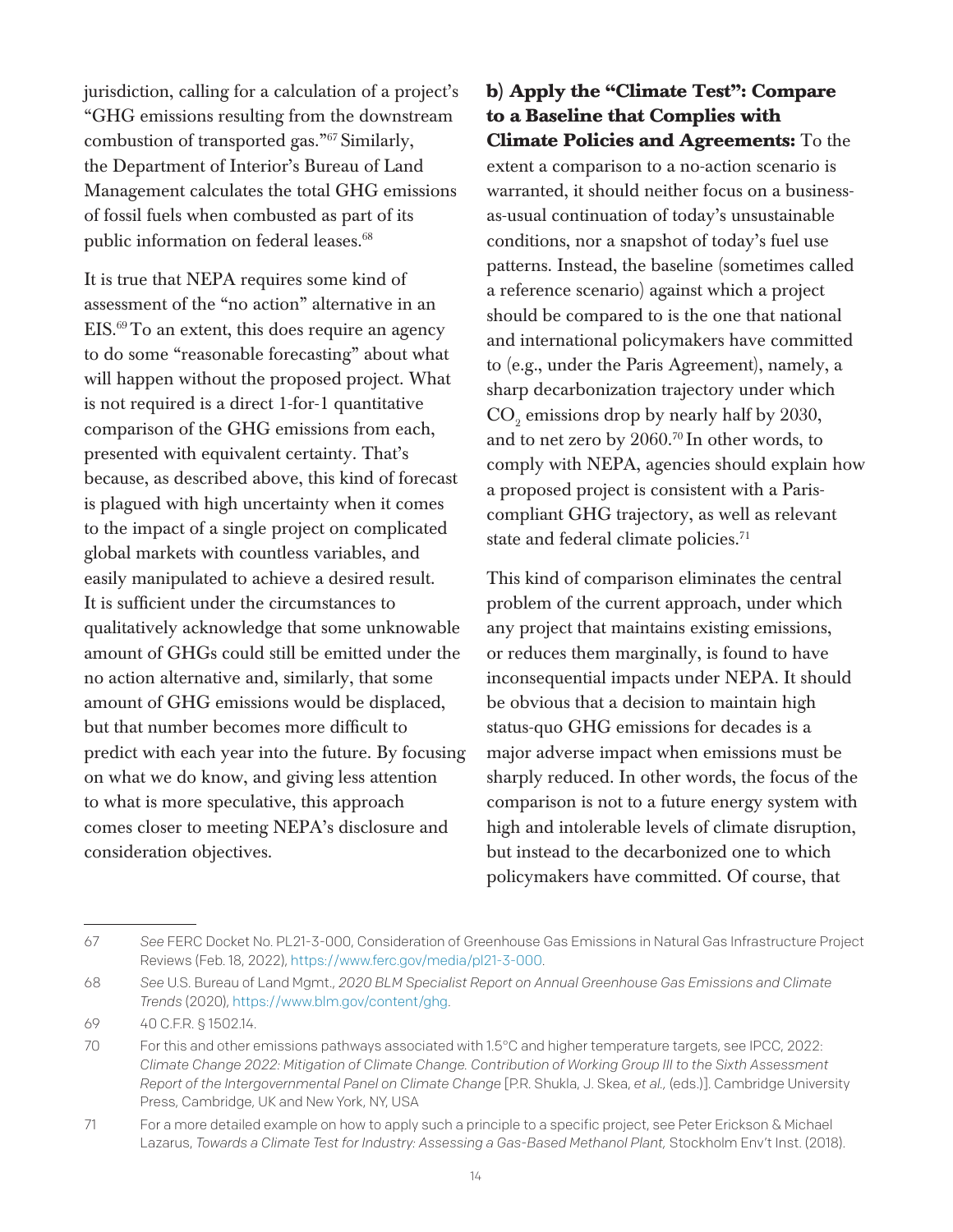comparison, too, has some uncertainty: there is not just one path to the 1.5° or 2°C targets, and different paths may have more or less room for new fossil fuel developments or infrastructure. However, as eliminating net  $\mathrm{CO}_2$  emissions entirely by around 2060 is a fundamental requirement of holding warming to 1.5°C (assuming no or little temperature "overshoot"), the need to move swiftly away from fossil fuels is clear and, accordingly, can help inform such alternative, low-carbon, 1.5°C–aligned baselines.

A few agencies have begun to hint at an openness to this kind of approach. For example, in a comment letter to the Bureau of Ocean Energy Management on a proposed lease sale, Region 10 EPA commented "EPA recommends that the FEIS assess in detail the extent it which the program is inconsistent with U.S. and global policy to limit GHG emissions and whether resulting production activities would be economically viable in a future where such policies have reduced demand for fossil fuels."72 Similarly, in its ongoing regulatory process for assessing GHG emissions, the state of Washington called for defining the no action scenario as assessing future conditions under "state and federal GHG reduction limits and international goals approved by the U.S. Government."73 In denying a key state permit for a methanol plant that would use large volumes of natural gas, Washington state regulators cited the project's high lifecycle emissions and pointed out that they would collide with state policies for

the rapid reduction in GHGs.<sup>74</sup> Notably, the letter observed that the project would constitute, by itself, 20% of the state's estimated 2050 carbon budget. Similarly, in closing an area of the Arctic to new offshore oil and gas leasing, the Obama administration cited the possibility that approving leases "would only bring significant new oil and gas resources into the market at a time when the United States and its international partners must be transitioning to alternative energy sources to reduce emissions."75

Such a comparison to a low-carbon baseline would not necessarily present an insurmountable barrier to any and all fossil projects. Perhaps the case can be made for a shorter-term project to meet a specific need, e.g., as could be the case for temporarily expanded near-term LNG exports to Europe.<sup>76</sup> Or if an agency has a specific plan for the managed decline of fossil fuel production over the relevant time scale to be consistent with climate commitments, perhaps it can demonstrate that a particular lease sale or piece of infrastructure does have a role in that decarbonization trajectory, or is necessary to provide fuel during the phase out. In contrast, a pipeline that incentivizes new fossil production and/or additional infrastructure investment, and that will likely operate for decades, will have a difficult time being shown to be consistent with a Paris-compliant trajectory. While NEPA itself would not prohibit an agency from choosing an option that collides with international commitments or that would contribute to

<sup>72</sup> Letter on file with authors.

<sup>73</sup> WSDOE Draft GAP Rule Conceptual Framework for Informal Review, Wash. State Dep't of Ecology (March 2021), <https://ecology.wa.gov/DOE/files/36/36bdb605-225d-4a74-9edd-8bc600714977.pdf>.

<sup>74</sup> Letter from Laura Watson, Director, Wash. State Dept. of Ecology, to Mark Wilson, Port of Kalama and Murray Godley, Northwest Innovation Works, LLC (Jan. 19. 2021), [https://ecology.wa.gov/DOE/files/0b/0b8ab19a-75a9-41db-9c5c-](https://ecology.wa.gov/DOE/files/0b/0b8ab19a-75a9-41db-9c5c-9e5505bb4bfe.pdf)[9e5505bb4bfe.pdf](https://ecology.wa.gov/DOE/files/0b/0b8ab19a-75a9-41db-9c5c-9e5505bb4bfe.pdf).

<sup>75</sup> U.S. Dep't of the Interior, *FACT SHEET: President Obama Protects 125 Million Acres of the Arctic Ocean* (2016), [https://www.doi.gov/sites/doi.gov/files/uploads/2016\\_arctic\\_withdrawal\\_fact\\_sheet\\_for\\_release.pdf](https://www.doi.gov/sites/doi.gov/files/uploads/2016_arctic_withdrawal_fact_sheet_for_release.pdf).

<sup>76</sup> Erickson, Peter, "The US can provide Europe with LNG while advancing climate goals." <https://www.sei.org/perspectives/us-europe-russia-lng-climate/>